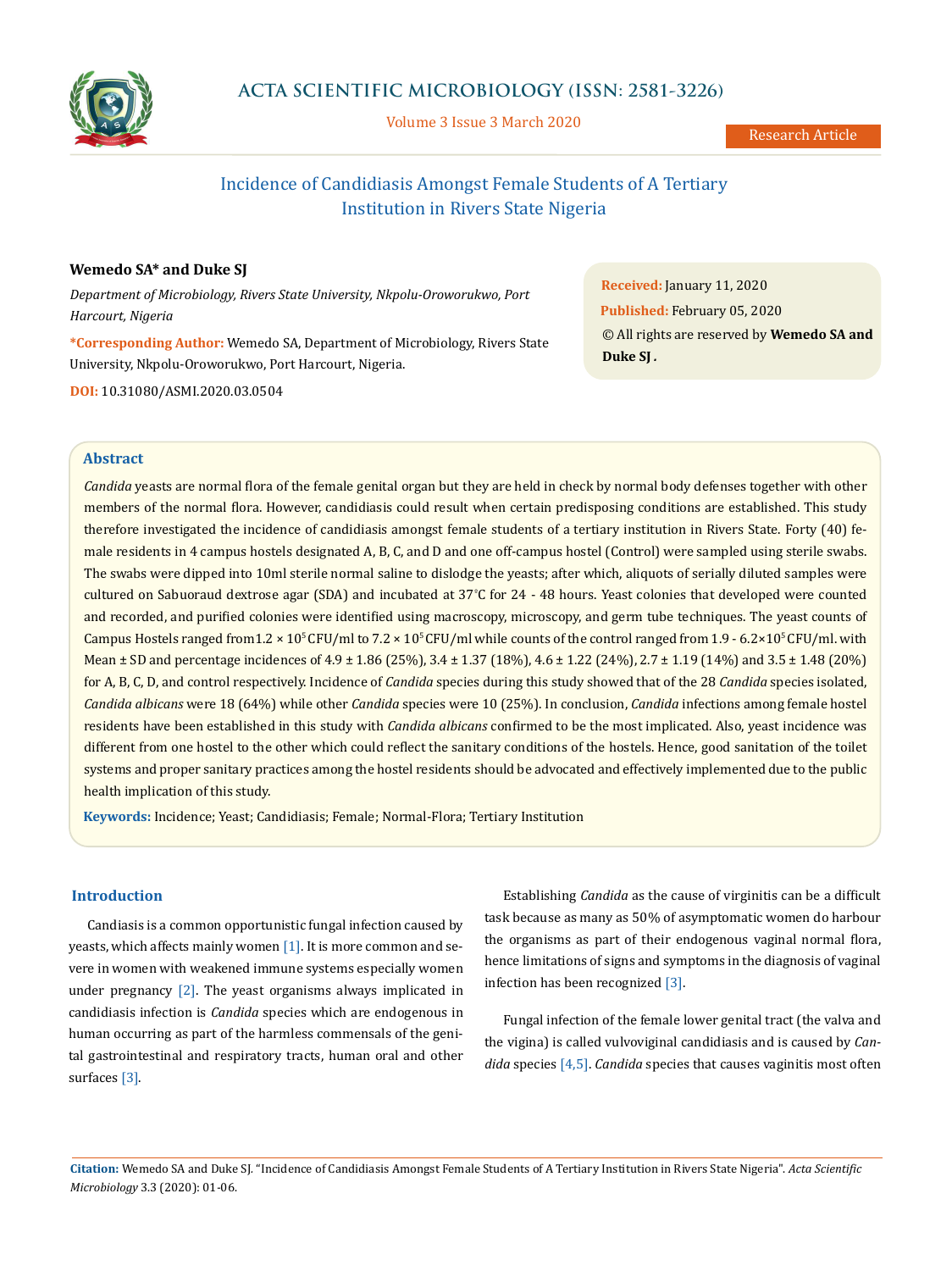are *C. albicans, C. glabrata* and *C. tropicalis*. *Candida* species are part of the flora of lower genital tract in 20 - 50% of healthy asymptomatic women. Carrier rates of *Candida* infections are higher in women treated with broad spectrum antibiotics  $[6]$ , pregnant `and diabetic women [7] and women with HIV/AIDS [8]. *Candida albicans* is both the most frequent colonizer and responsible for most cases of vulvovaginal candidasis [6]. However cases of nonalbicans species have been on increase over the last decades with *Candida glabrata* consistently being the leading species [9].

*Candida albicans* is most frequently implicated in most cases of vulvovaginal candidiasis  $[6]$ . The predisposing factors for both albicans and non-albicans candidiasis are pregnancy, diabetes mellitus and the use of broad spectrum antibiotics [33] as well as oral contraceptives with high oestrogen content [5]. Furthermore, poorly supported risk factors include use of sponge, intrauterine devices, diaphragms, condoms, oragenital sex, douching and intercourse [10,11] and diet with high glucose content [12].

*Candida albicans* and other non-albicans species had been isolated from several clinical specimens from different parts of Nigeria [13-15] as well as different parts of the world [16]. Previous studies had reported candidiasis in patients with underlying malingnancy), meningitis in Australia and in immune compromised patients with multifocal osteomyelitis in Germany. *Candida* species has been reported to cause abscesses in the brain [9] and hematogenous spread in immunocompromised patients and patients with vaginitis [17]. The differences in infections could be due to geographic, ethnic and socioeconomic factors as well as differences in sampling and culturing techniques. Variations may also reflect differences in sexual practice and environmental factors such as hygiene and nutrients [18].

Over the past several decades, the number of fungal infections, caused by yeast has dramatically increased, among them, the imperfect yeast, *Candida albicans* and several related *Candida species* are of foremost importance as opportunistic pathogens in immune compromised hosts and may cause life threatening infections [17]. Their incidence has greatly increased with the introduction of broad-spectrum antibiotics, immunosuppressive corticosteroids and anti-tumor agents [10].

*Candida albicans* is the yeast pathogen most frequently isolated from patients with virginitis. Recently, other species, including *C. tropicalis, C. glabrata, C. krussei* and *C. parapsilosis*, have been implicated in opportunistic infection of oral pharyngeal candidiasis [19,20]. Previous researcher reported that the incidence of invasive fungal infections have been on increase since 1980, especially in the large population of immune compromised patients and those hospitalized with serious underlying diseases [17].

*Candida species* belong to the normal microbiota of an individual mucosal cavity, gastrointestinal tract and vagina [15] and are responsible for various clinical manifestations from mucocutaneous over growth to blood stream infections [21]. The yeast is commensal in healthy humans and may cause systematic infection in immune-compromised situation due to their great adaptability to different host niches. The genus is composed of a heterogeneous group of organism, and more than 17 different *Candida species* are known to be etiological agents of human infections. Reports have it that more than 90% of invasive infections are caused by *Candida albicans, C. glabrata*, *C. tropicalis* and *C. krussei* [22].

The expanding population of immune compromised patients that use intravenous catheters, total parental nutrition, invasive procedures, and increasing use of broad spectrum antibodies, cytotoxic chemotherapies and transplantation are factors that contribute to the increases in candidiasis [23]. Pathogenicity of *Candida species* is attributed to certain virulent factors such as the ability to evade host defense, adherence, biofilm formation on tissue and medical devices, production of tissue-damaging hydrolytic enzymes [24].

*Candida* infections affect both men and women but women are more particularly susceptible to infections with *C. albicans* especially when they undergo stress due to poor diet, lack of sleep, illness or pregnancy [20,25,26]. A higher prevalence of virginitis is more often seen in pregnant women than in those not pregnant. The high incidence of virginal candidiasis during pregnancy can be explained by changes in the hormonal status of pregnant women resulting in increase in glycogen stored in the vaginal epithelium and by the depressed cellular immunity observed in pregnancy. The incidence increases during gestation [20,25,26].

Vulvovignal candidiasis is a prevalent opportunistic mucosal infection caused predominantly by *C. albicans*, although it is a virginal commensal. *C. albicans* can become a pathogen being a harmless infectious agent but in excessive growth could result in thrust characterized by intense irritation and soreness of the vulva accompanied by a thick, white chessy vaginal discharge. Growth of vaginal spe-

**Citation:** Wemedo SA and Duke SJ*.* "Incidence of Candidiasis Amongst Female Students of A Tertiary Institution in Rivers State Nigeria". *Acta Scientific Microbiology* 3.3 (2020): 01-06.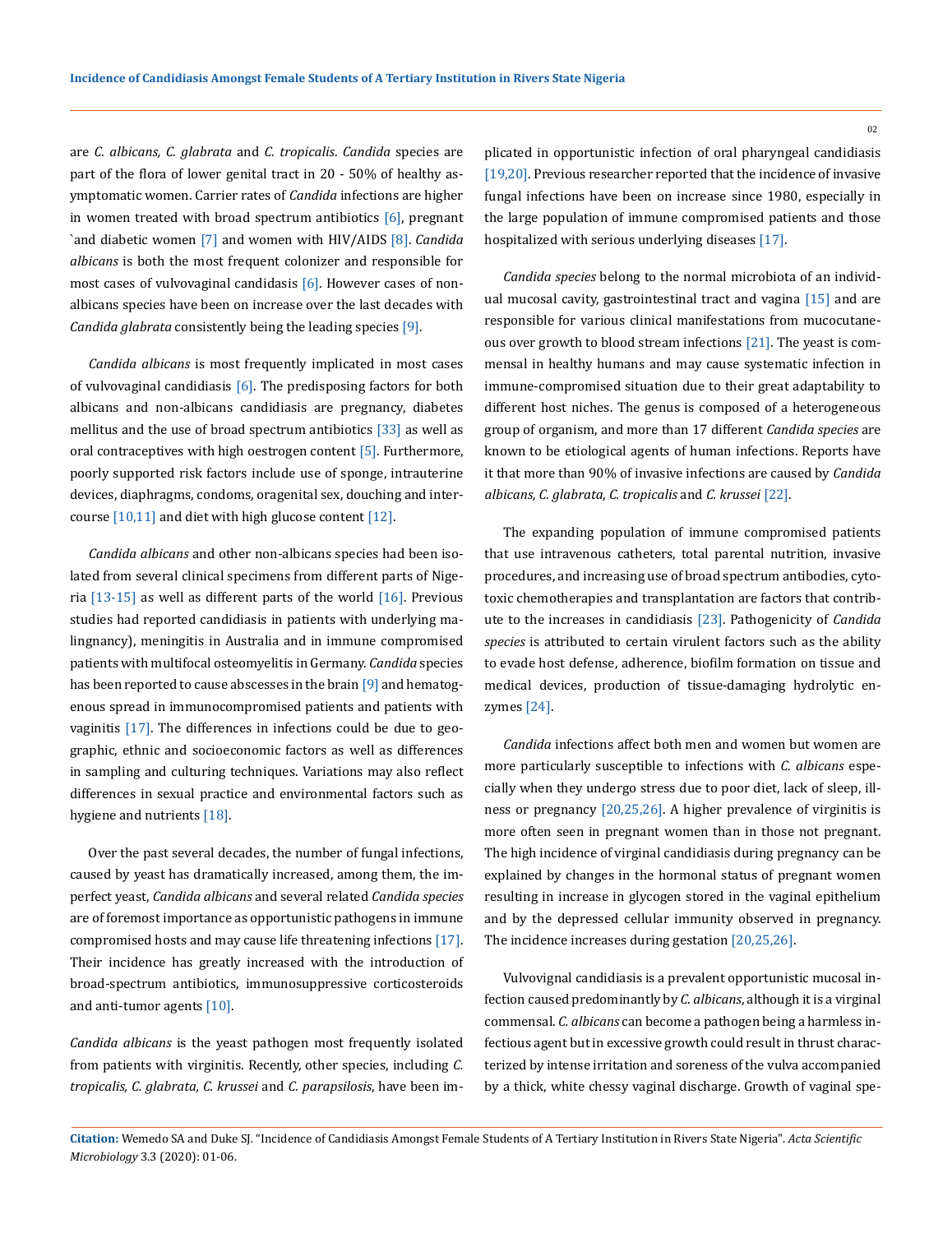cies is suppressed by other microbiota  $[26]$ . However, if anything upsets the normal microbiota, *Candida* may multiply rapidly and produce candidiasis.

Several studies had been done in many countries of the world. In Greek, a research was carried out to evaluate candidiasis among female population and pregnant women and *C*. *albicans* was isolated more often among the pregnant group. Also, in India, research was carried out to determine the frequency of *Candida* species in women of different age groups as well as to suggest the criteria for the diagnosis of vulvoviginal candidiasis. Of the diseases of public health concern in Nigeria is the prevalence of virginal candidiasis among women and so requires periodic attention at different domain.

This study therefore was carried out to evaluate the incidence of candidiasis amongst female students of a tertiary institution with the view to predicting the public health significance of occurrence of *Candida* yeasts among the students population.

## **Materials and Methods**

#### **Study area**

The study area was Port Harcourt in Rivers State, Nigeria. Sampling location was a tertiary Institution. Five sampling sites were chosen which represent four campus female hostels, A, B, C and D, and one Off-campus female hostel around the University campus to serve as control site.

#### **Collection of samples**

High vaginal swabs were randomly collected using sterile swab sticks to heavily swab inside the vagina, and immediately after swabbing, the swab stick was put into the swab tube to avoid external contamination. A total of 8 students were sampled from each site to give sample size of 40 students. The swab samples were taken to the Laboratory of the Institution for analysis within 2 hours of collection.

### **Media used**

Sabouraud dextrose agar was used for cultivation of yeast organisms. The agar was prepared according to the manufacturer's instructions and the composition of the agar is: dextrose 40g, peptone 10g, agar 15g, distilled water I liter, pH 5.6. Normal saline was used as diluents and prepared according to the manufacturer's instructions. Sodium chloride was used for the preparation of the normal saline with the following composition: Sodium chloride 8.5g, distilled water I litre.

### **Cultivation of yeasts**

For the purpose of cultivation of yeast organisms, serial ten-fold dilution of each swab samples was done by adding 10ml of sterile normal saline to the swab tube and properly shaken to dislodge the yeast organisms from the swab into the solution. From the initial solution, further serial dilutions were carried out up to 10-3 dilutions. After which, aliquot (0.1 ml) from the final dilution (10-3) of each sample was transferred onto the surface of dried sterile SDA plates. The inoculum was spread plated evenly on the surface of the agar medium and the inoculated plates were incubated at  $37^\circ\text{C}$ for 24 - 48 hours. After incubation, the yeast colonies were counted and recorded accordingly; colony morphology of *Candida* species were studied and noted. Suspected *Candida* species were sub-cultured onto fresh sterile SDA plates for purification and incubated at 370 C for 24 - 48 hours.

#### **Characterization of yeast isolates for identification**

Pure isolates of *Candida* species were characterized and identified by gram staining, macroscopy by observing the colonial characteristics, microscopy using wet preparation, and germ tube production technique.

#### **Results**

*Candida* species occurred in varied numbers among the individuals sampled. Ranges of the yeast counts  $(x10<sup>5</sup>c$ fu ml<sup>-1</sup>) in the five sampling sites were: Off-Campus hostel 1.9 - 6.2, hostel A 2.4 - 7.2, hostel B 1.9 - 6.0, hostel C 2.8 - 6.1 and hostel D 1.2 - 2.9. Mean counts in each site were: Off-Campus hostel  $3.5 \pm 1.48$  (20%), hostel A 4.9 ± 1.86 (25%), and hostel B 3.4 ± 1.37 (18%), hostel C 4.6 ± 1.22 (24%) and hostel D 2.7  $\pm$  1.19 (14%). Twenty eight (28) yeast species were isolated with 18 species being *Candida albicans* and ten (10) being other *Candida* species.



**Citation:** Wemedo SA and Duke SJ*.* "Incidence of Candidiasis Amongst Female Students of A Tertiary Institution in Rivers State Nigeria". *Acta Scientific Microbiology* 3.3 (2020): 01-06.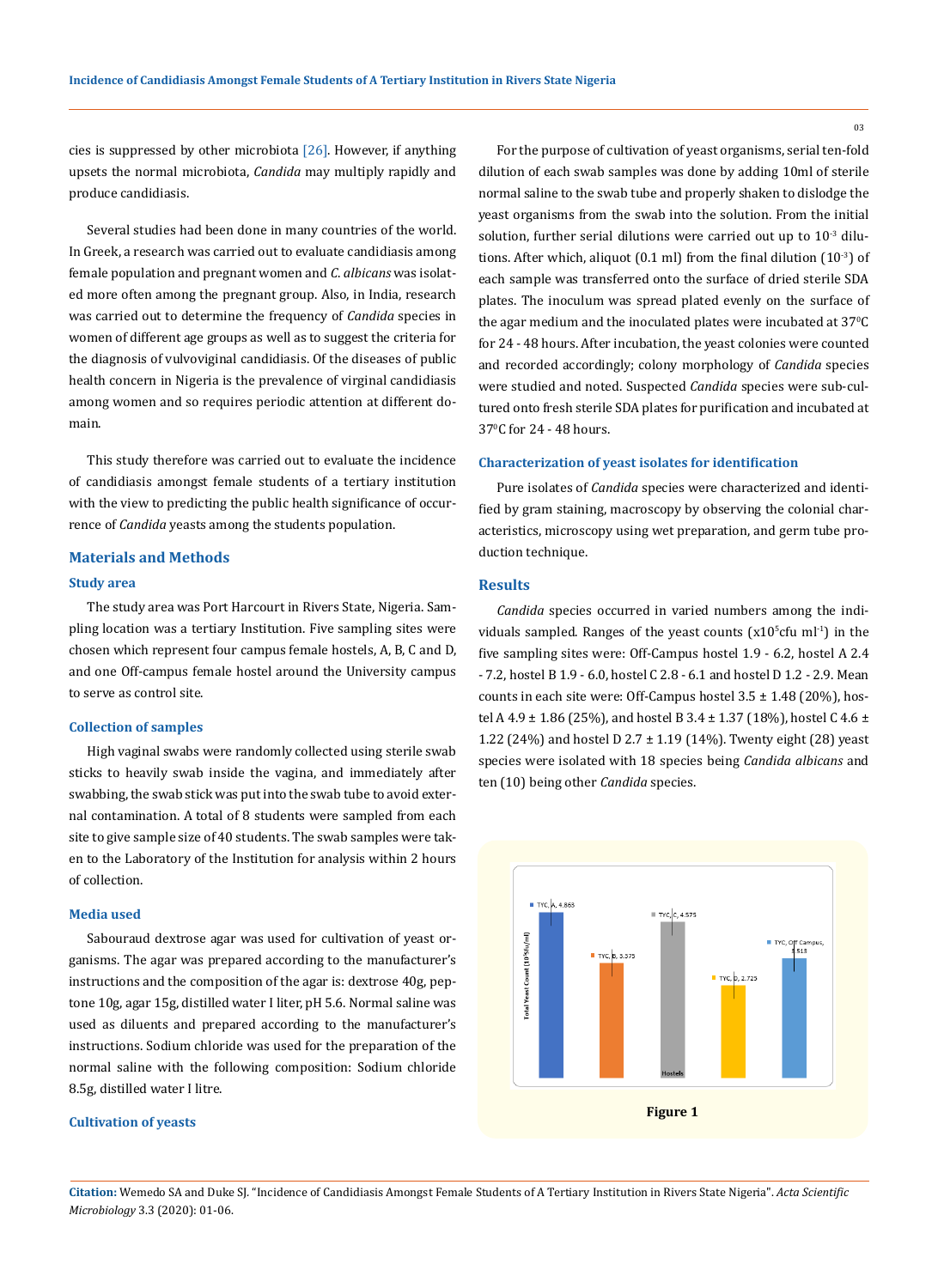### **Discussion**

The fact that candida infection of the female genital trait is one of the commonest sexually transmitted diseases and the most singular cause of vaginal discharge, it is well understood and calls for a more radical approach to its management. Vaginal candidiasis is an all-female disease especially those of the child-bearing age and pregnant women between the eyes of 18 and 25 years. This study focused on the occurrence of *Candida* species amongst female students with the view of establishing candidiasis infection among the students. Results showed that counts of *Candida* organisms were high in all of the individual cases. The lowest counts were obtained in hostel D whereas the highest counts were observed in hostel A. Mean counts of yeasts showed that hostel A had the highest yeast counts with 25% occurrence followed by hostel C with 24%, off-campus hostel 20% and hostel B had 18% occurrence with the least mean percentage counts of 14% in hostel D. The results showed that hostel A had highest counts of yeast organisms closely followed by hostel C next by off-campus hostel, hostel B whereas hostel D had the least yeast counts. However, yeast counts in this study were generally high in all the sampling sites which established candidiasis among the female student population sampled.

Of the 40 samples analyzed, 30 were non-pregnant women and 10 samples were pregnant women. All the thirty (30) non-pregnant women sampled were found to be infected with candidiasis due to high counts of yeasts. The 10 pregnant women also had high counts of *Candida* organisms which established *Candida* infection among the pregnant women. This study agreed with previous researchers who reported that candidiasis was more prevalent among pregnant women and women of active sexual age usually 18 to 35 years. For the thirty non-pregnant cases that had infection, the reason could be that their sexual practice and nutrition, predisposed them to infection by yeasts.

There is no exact known infectious dose of *C. albicans*. However, previous experiment conducted with mouse showed the infective dose (optimal inoculum) for *C*. *parapsilosis* was 0.9x105 cfu per mouse. The outcome of post mortem and histopathological examination presented fungal-specific lesions in multiorgans especially in kidneys, characterized by inflammation, micro-abscesses and fungal infiltration. The CFU counts were consistent with the histopathological changes in tissues. The yeast counts recorded in this study were higher than the infective dose reported by the previous researcher [27] which presents *Candida* infection.

Results of characterization of *Candida* species in this study showed that *Candida albicans* had the highest occurrence 64% compared to the other *Candida* species which had 36% occurrence lower than *Candida albicans*. Previous diagnosed cases showed that *Candida albicans* infection occurred in the vast majority of the patients while infections with other species occurred less frequently [28]. This is mostly due to the fact that a C. *albicans* infection stems from the commensal population of the organism in the human microflora. Candidiasis is caused by the abnormal growth of *C*. *albicans* which is usually due to an imbalance in the environment. Events that can spark an imbalance may include antibiotics use, which can decrease the amount of *Lactobacillus* bacteria which in turn decreases the amount of acidic products and the pH of the vagina. Other events are pregnancy, uncontrolled diabetes, impaired immune system and virginal irritation [29-32]. *C*. *albicans* are able to take advantage of the conditions and out-compete the normal microflora resulting in candidiasis or yeast infection.

In conclusion, this study established infection of candidiasis among the student population sampled. The study also revealed that *Candida albicans* was the most frequently occurring yeast implicated in the yeasts infection while the occurrence of the nonalbicans species was less prevalent. Both non-pregnant and pregnant women had high incidence of the yeast infection due to high yeast load observed during the study. Generally, the incidence of candidiasis was high among female students throughout the period of this study. This could be due to poor sanitation of the students' toilet systems as well as poor personal hygiene. Many practitioners believe that nylon underwear and tight insulating clothing predispose to vaginal candidiasis by increasing the temperature and moisture of the vagina. This could also be the case in this study. Of public health concern is the high incidence of *Candida* species observed among the female students in this study. The findings of this investigation established the public health risk of *Candida* infection among the female inmates of the sampled hostels.

#### **Bibliography**

1. Das Neves J., *et al.* ["Local treatment of vulvovaginal candido](https://www.ncbi.nlm.nih.gov/pubmed/18729533)[sis: general and practical considerations".](https://www.ncbi.nlm.nih.gov/pubmed/18729533) *Drugs* 68.13 (2008): [787-802.](https://www.ncbi.nlm.nih.gov/pubmed/18729533)

 $04$ 

**Citation:** Wemedo SA and Duke SJ*.* "Incidence of Candidiasis Amongst Female Students of A Tertiary Institution in Rivers State Nigeria". *Acta Scientific Microbiology* 3.3 (2020): 01-06.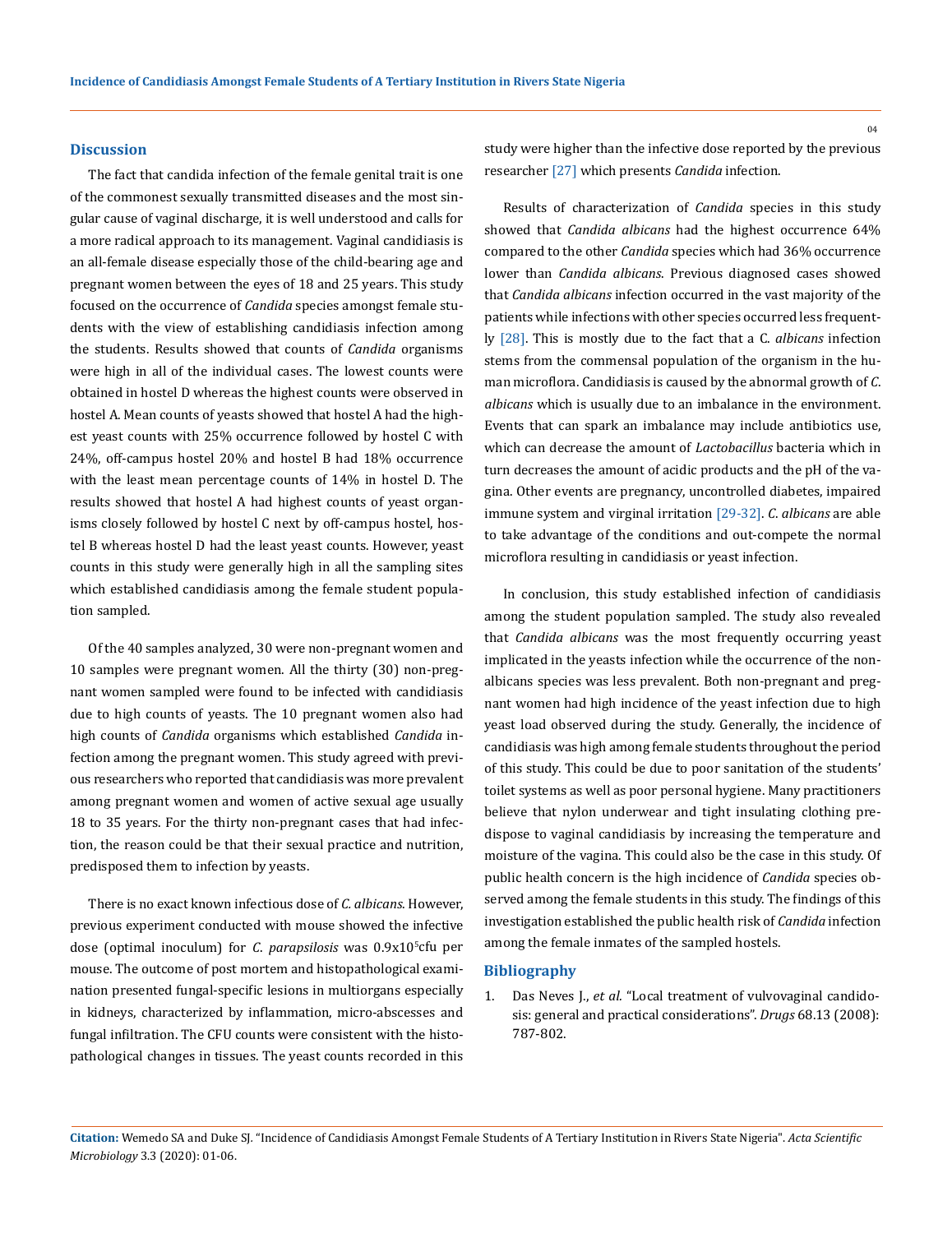- 2. Monif GRF and Balker DA. "Population Census of Niger and Harvey, N. E. (1993). Laboratory Diagnosis of Female Genital Tract Infections. Cumulative Techniques and Procedure in Clinical Microbiology (UnitecH) 17a Bano, E. J. (ed). ASM Press Wachington DC (2013): 1- 28.
- 3. Akinbiyi AA., *et al.* ["Prevalence of Candida albicans and bacte](https://link.springer.com/article/10.1007/s00404-008-0593-8)[ria vaginosis in asymptomatic pregnant women in South York](https://link.springer.com/article/10.1007/s00404-008-0593-8)shire, United Kingdom". *[Archives of Gynecology and Obstetrics](https://link.springer.com/article/10.1007/s00404-008-0593-8)*  [278 \(2008\): 463-466.](https://link.springer.com/article/10.1007/s00404-008-0593-8)
- 4. [Sobel JD. "Vulvovaginal candidiasis".](https://www.ncbi.nlm.nih.gov/pubmed/17560449) *Lancet* 369 (2007): 1961- [1971.](https://www.ncbi.nlm.nih.gov/pubmed/17560449)
- 5. Akah PA., *et al. Journal of Medicine and Medical Science* 1.10 (2010): 447-452.
- 6. Singh S., *et al.* ["Vaginitis due to Candida krusei: epidermiology,](https://academic.oup.com/cid/article/35/9/1066/330371)  clinical aspects, and therapy". *[Clinical Infectious Diseases](https://academic.oup.com/cid/article/35/9/1066/330371)* 35 [\(2002\): 1066-1070.](https://academic.oup.com/cid/article/35/9/1066/330371)
- 7. Donders G., *et al.* ["Management of recurrent vulvovaginal can](https://www.ncbi.nlm.nih.gov/pubmed/21051852)didosis as a chronic illness". *[Gynecologic and Obstetric Investi](https://www.ncbi.nlm.nih.gov/pubmed/21051852)gation* [70 \(2010\): 306-321.](https://www.ncbi.nlm.nih.gov/pubmed/21051852)
- 8. Reed BD., *et al.* ["Candida transmission and sexual behavior as](https://www.ncbi.nlm.nih.gov/pubmed/14709186)  [risk for a repeated episode of Candida vulvovaginitis".](https://www.ncbi.nlm.nih.gov/pubmed/14709186) *Journal [of Women's Health \(Larchmt\)](https://www.ncbi.nlm.nih.gov/pubmed/14709186)* 12 (2003): 979 - 989.
- 9. Zhu Z., *et al.* ["Multiple brain abscesses caused by infection](https://www.spandidos-publications.com/10.3892/etm.2018.5692)  [with Candida glabrata: A case study report".](https://www.spandidos-publications.com/10.3892/etm.2018.5692) *Experimental and [Therapeutic Medicine](https://www.spandidos-publications.com/10.3892/etm.2018.5692)* 15.3 (2018): 2374-2380.
- 10. [Glover DD and Larsen B. "Relationship of fungal vaginitis ther](https://www.ncbi.nlm.nih.gov/pubmed/15022876)apy to prior antibiotic exposure". *[Infectious Diseases in Obstet](https://www.ncbi.nlm.nih.gov/pubmed/15022876)[rics and Gynecology](https://www.ncbi.nlm.nih.gov/pubmed/15022876)* 11 (2003):157-160.
- 11. Nwadioha SI., *et al.* ["Vaginal candidiasis and risk factors](https://www.ncbi.nlm.nih.gov/pubmed/23661205)  [among women attending a Nigerian teaching hospital".](https://www.ncbi.nlm.nih.gov/pubmed/23661205) *Nige[rian Postgraduate Medical Journal](https://www.ncbi.nlm.nih.gov/pubmed/23661205)* 20 (2013): 20-23.
- 12. De Leon EM., *et al.* ["Prevalence and risk factors for vaginal](https://www.ncbi.nlm.nih.gov/pmc/articles/PMC65518/)  [candida colonization in women with type 1 and type 2 diabe](https://www.ncbi.nlm.nih.gov/pmc/articles/PMC65518/)tes". *[BMC Infectious Diseases](https://www.ncbi.nlm.nih.gov/pmc/articles/PMC65518/)* (2002): 21- 24.
- 13. Enweani IB., *et al.* ["The incidence of candidiasis among the](https://www.ncbi.nlm.nih.gov/pubmed/3657907)  [asympyomatic female students of the University of Jos, Nige](https://www.ncbi.nlm.nih.gov/pubmed/3657907)ria". *Mycopathologia* [99 \(1987\): 135-141.](https://www.ncbi.nlm.nih.gov/pubmed/3657907)
- 14. [Onifade AK and Olorunfemi OB. "Epidemiology of vulvovagi](http://agris.fao.org/agris-search/search.do?recordID=FI2005025528)[nal candidiasis in female patients in Ondo State Government](http://agris.fao.org/agris-search/search.do?recordID=FI2005025528)  Hospital". *[Journal of Food, Agriculture and Environment](http://agris.fao.org/agris-search/search.do?recordID=FI2005025528)* 3 [\(2005\): 118-119.](http://agris.fao.org/agris-search/search.do?recordID=FI2005025528)
- 15. [Ugwa EA. "Vulvoviginal candidiasis in Aminu Kano Teaching](https://www.ncbi.nlm.nih.gov/pmc/articles/PMC4512120/)  [Hospital, North-West Nigeria: Hospital-Based Epidemiologi](https://www.ncbi.nlm.nih.gov/pmc/articles/PMC4512120/)cal Study". *[Annals of Medical and Health Sciences Research](https://www.ncbi.nlm.nih.gov/pmc/articles/PMC4512120/)* 5.4 [\(2015\): 274-278.](https://www.ncbi.nlm.nih.gov/pmc/articles/PMC4512120/)
- 16. Adal SJ., *et al.* ["Frequency of Trichomonas vaginalis, Candida](https://www.ncbi.nlm.nih.gov/pubmed/11723534)  [species and Gardnerella vaginalis in cervical-vaginal smears in](https://www.ncbi.nlm.nih.gov/pubmed/11723534)  four different decades". *[Sao Paulo Medical Journal](https://www.ncbi.nlm.nih.gov/pubmed/11723534)* 119 (2001): [200-205.](https://www.ncbi.nlm.nih.gov/pubmed/11723534)
- 17. Sim CR., *et al.* ["Invasive candidiasis in immunocompromised](https://www.sciencedirect.com/science/article/abs/pii/S0188440905002389)  hospitalized patients". *[Archives of Medical Research](https://www.sciencedirect.com/science/article/abs/pii/S0188440905002389)* 36.6 [\(2005\): 660-671.](https://www.sciencedirect.com/science/article/abs/pii/S0188440905002389)
- 18. Umar FA., *et al.* ["Vaginal candidiasis among symptomatic child](https://www.researchgate.net/publication/318076151_Vaginal_Candidiasis_among_Symptomatic_Childbearing_Age_Women_in_Kaduna_Nigeria)[bearing age women in Kaduna, Nigeria".](https://www.researchgate.net/publication/318076151_Vaginal_Candidiasis_among_Symptomatic_Childbearing_Age_Women_in_Kaduna_Nigeria) *Greener Journal of Epi[demiology and Public Health](https://www.researchgate.net/publication/318076151_Vaginal_Candidiasis_among_Symptomatic_Childbearing_Age_Women_in_Kaduna_Nigeria)* 5.3 (2017): 021-024.
- 19. [Guinea J. "Global trends in the distribution of Candida species](https://www.ncbi.nlm.nih.gov/pubmed/24506442)  causing candidiaemia". *[Clinical Microbiology and Infection](https://www.ncbi.nlm.nih.gov/pubmed/24506442)* 20.6 [\(2014\): 5-10.](https://www.ncbi.nlm.nih.gov/pubmed/24506442)
- 20. Chukwunyere D and Singh S. "The prevalence of Candida species among pregnant women attending antenatal clinic in a tertiary health center in North-West Nigeria". *Sahel Medical Journal* 20.1 (2017): 33-37.
- 21. Eggimann P., *et al.* ["Epidermiology of Candida species infec](https://www.thelancet.com/journals/laninf/article/PIIS1473309903008016/fulltext)[tions in critically ill non-immunocompromised patients".](https://www.thelancet.com/journals/laninf/article/PIIS1473309903008016/fulltext) *The [Lancet Infectious Diseases](https://www.thelancet.com/journals/laninf/article/PIIS1473309903008016/fulltext)* 3 (2003): 685 -702.
- 22. [P faller MA and Diekema DJ. "Epidermiology of invasive candi](https://www.ncbi.nlm.nih.gov/pubmed/17223626)[diasis: a persistent public health problem".](https://www.ncbi.nlm.nih.gov/pubmed/17223626) *Clinical Microbiology Reviews* [20 \(2007\): 133-163.](https://www.ncbi.nlm.nih.gov/pubmed/17223626)
- 23. Ortega M., *et al.* ["Candida species bloodstream infection: Epi](https://www.ncbi.nlm.nih.gov/pubmed/21216030)[dermiology and outcome in a single Institution from 1991 to](https://www.ncbi.nlm.nih.gov/pubmed/21216030)  2008". *[Journal of Hospital Infection](https://www.ncbi.nlm.nih.gov/pubmed/21216030)* 77 (2011): 157-161.
- 24. Silva AP., *et al.* ["Transcriptional profiling of azole-resistant](https://aac.asm.org/content/55/7/3546)  Candida parapsilosis strains". *[Antimicrobial Agents Chemo](https://aac.asm.org/content/55/7/3546)therapy* [55 \(2011\): 3546-3556.](https://aac.asm.org/content/55/7/3546)
- 25. [Okonkwo NJ. "Prevalence of vaginal candidiasis among preg](https://www.ajol.info/index.php/afrrev/article/view/69250)[nant women in Nnewi town of Anambra State, Nigeria".](https://www.ajol.info/index.php/afrrev/article/view/69250) *African [Research Review](https://www.ajol.info/index.php/afrrev/article/view/69250)* 4 (2010): 539-548.
- 26. Ibraham SM., *et al.* ["Prevalence of vaginal candidiasis among](https://www.researchgate.net/publication/247154145_Prevalence_of_vaginal_candidiasis_among_pregnant_women_with_abnormal_vaginal_discharge_in_Maiduguri)  [pregnant women with abnormal vaginal discharge in Maidu](https://www.researchgate.net/publication/247154145_Prevalence_of_vaginal_candidiasis_among_pregnant_women_with_abnormal_vaginal_discharge_in_Maiduguri)guri". *[Nigerian Journal of Medicine](https://www.researchgate.net/publication/247154145_Prevalence_of_vaginal_candidiasis_among_pregnant_women_with_abnormal_vaginal_discharge_in_Maiduguri)* 22 (2013): 138-142.

05

**Citation:** Wemedo SA and Duke SJ*.* "Incidence of Candidiasis Amongst Female Students of A Tertiary Institution in Rivers State Nigeria". *Acta Scientific Microbiology* 3.3 (2020): 01-06.